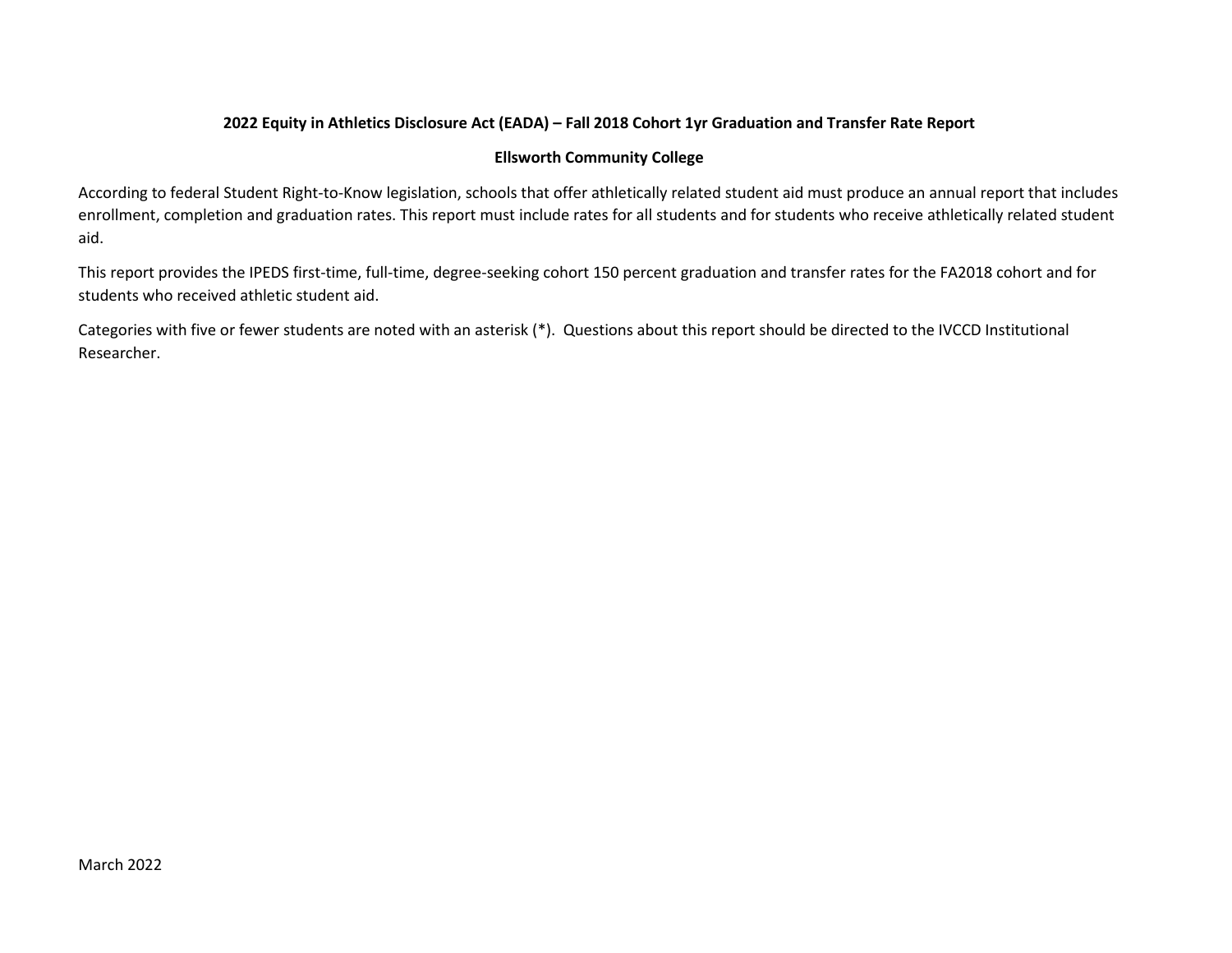### FA2018 ECC Federal Cohort Students 150 Percent Graduation & Transfer Rate

| Race/Ethnicity                      | Female     | <b>Male</b>       | Female          | <b>Male Transfer</b> |
|-------------------------------------|------------|-------------------|-----------------|----------------------|
|                                     | Graduation | <b>Graduation</b> | <b>Transfer</b> |                      |
| American Indian or Alaskan Native   |            |                   |                 |                      |
| Asian                               |            |                   |                 |                      |
| <b>Black or African American</b>    |            | 9%                |                 | 45%                  |
| Hispanics of any race               |            | $\ast$            | $\ast$          | $\ast$               |
| Native Hawaiian or Pacific Islander |            |                   | $\ast$          |                      |
| Non-resident Alien                  | $\ast$     | $\ast$            |                 |                      |
| Race & Ethnicity Unknown            |            | $\ast$            |                 | $\ast$               |
| Two or more races                   | $\ast$     | $\ast$            |                 |                      |
| White                               | 46%        | 54%               | 17%             | 28%                  |

# FA2018 ECC Federal Cohort All Athletic Scholarship Recipients 150 Percent Graduation & Transfer Rate

| Race/Ethnicity                      | Female            | Male              | Female          | <b>Male Transfer</b> |  |
|-------------------------------------|-------------------|-------------------|-----------------|----------------------|--|
|                                     | <b>Graduation</b> | <b>Graduation</b> | <b>Transfer</b> |                      |  |
| American Indian or Alaskan Native   |                   |                   |                 |                      |  |
| Asian                               |                   |                   |                 |                      |  |
| <b>Black or African American</b>    |                   | $\ast$            |                 | 44%                  |  |
| Hispanics of any race               | $\ast$            | $\ast$            |                 | $\ast$               |  |
| Native Hawaiian or Pacific Islander | $\ast$            |                   |                 |                      |  |
| Non-resident Alien                  |                   | $\ast$            |                 |                      |  |
| Race & Ethnicity Unknown            |                   | $\ast$            |                 |                      |  |
| Two or more races                   | $\ast$            | $\ast$            |                 |                      |  |
| White                               | 73%               | 56%               | $\ast$          | $\ast$               |  |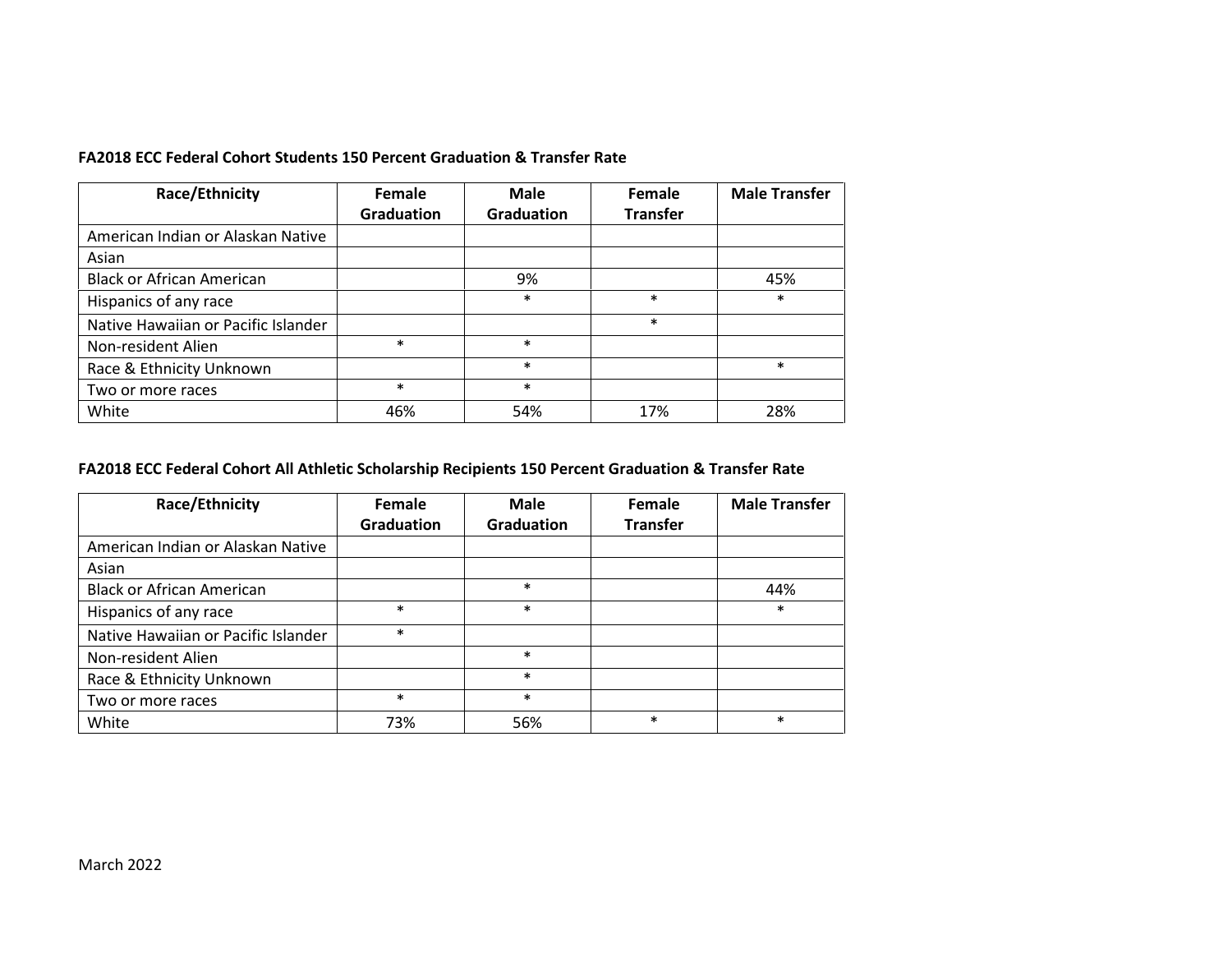# FA2018 150 Percent Graduation Rate - ECC Federal Cohort All Athletic Scholarship Recipients by Sport

|                                     | Baseball | Basketball-<br>Men | Basketball -<br>Women | Football | Softball | Volleyball | Wrestling |
|-------------------------------------|----------|--------------------|-----------------------|----------|----------|------------|-----------|
| American Indian or Alaskan Native   |          |                    |                       |          |          |            |           |
| Asian                               |          |                    |                       |          |          |            |           |
| <b>Black or African American</b>    |          |                    |                       | $\ast$   |          |            | $\ast$    |
| Hispanics of any race               | $\ast$   | $\ast$             |                       | $\ast$   |          |            |           |
| Native Hawaiian or Pacific Islander |          |                    |                       |          |          |            |           |
| Non-resident Alien                  |          |                    |                       | $\ast$   |          |            |           |
| Race & Ethnicity Unknown            |          |                    |                       |          |          |            |           |
| Two or more races                   |          |                    |                       |          |          |            | $\ast$    |
| White                               | 75%      | $\ast$             | $\ast$                | $\ast$   | 73%      | $\ast$     |           |